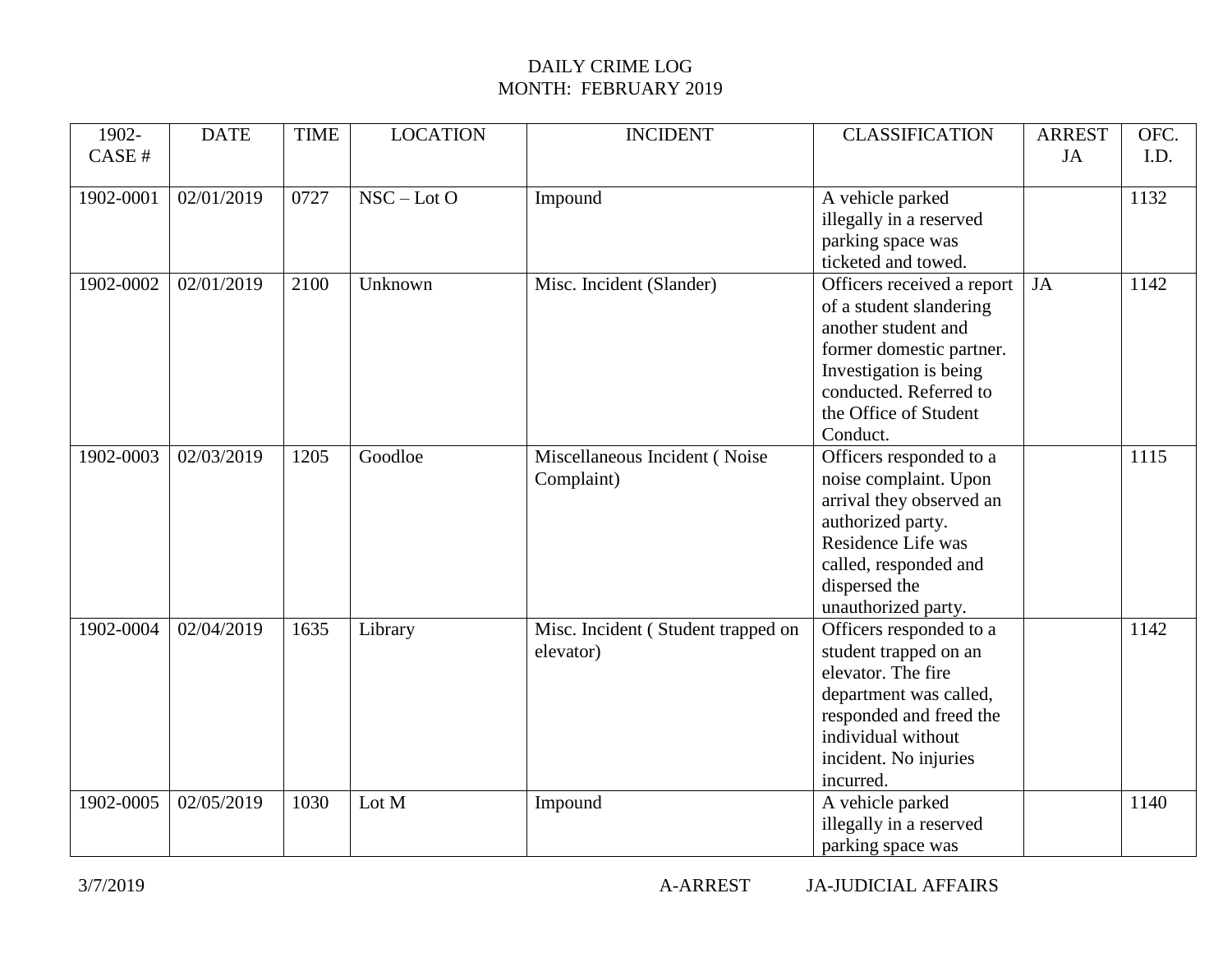|           |            |      |                           |                                    | ticketed and towed                 |      |
|-----------|------------|------|---------------------------|------------------------------------|------------------------------------|------|
| 1902-0006 | 02/05/2019 | 0800 | Kennard                   | <b>Welfare Check</b>               | Officers responded to              | 1140 |
|           |            |      |                           |                                    | perform a welfare check            |      |
|           |            |      |                           |                                    | on a student per parent            |      |
|           |            |      |                           |                                    | request. The student was           |      |
|           |            |      |                           |                                    | observed in their room             |      |
|           |            |      |                           |                                    | and advised to call the            |      |
|           |            |      |                           |                                    | parent.                            |      |
| 1902-0007 | 02/06/2019 | 1518 | <b>CNSMN</b>              | Elevator Call Misc. Incident (     | Officers responded to              | 1128 |
|           |            |      |                           | Persons trapped on elevator)       | persons trapped on an              |      |
|           |            |      |                           |                                    | elevator. The fire                 |      |
|           |            |      |                           |                                    | department was called,             |      |
|           |            |      |                           |                                    | responded and freed the            |      |
|           |            |      |                           |                                    | individual without                 |      |
|           |            |      |                           |                                    | incident. No injuries              |      |
|           |            |      |                           |                                    | incurred.                          |      |
| 1902-0008 | 02/06/2019 | 2210 | <b>CMRC</b>               | Misc. Incident (Student trapped on | Officers responded to a            | 1145 |
|           |            |      |                           | elevator)                          | student trapped on an              |      |
|           |            |      |                           |                                    | elevator. The fire                 |      |
|           |            |      |                           |                                    | department was called,             |      |
|           |            |      |                           |                                    | responded and freed the            |      |
|           |            |      |                           |                                    | individual without                 |      |
|           |            |      |                           |                                    | incident. No injuries<br>incurred. |      |
| 1902-0009 | 02/07/2019 | 1830 | <b>New Student Center</b> |                                    | A student lost their wallet        | 1145 |
|           |            |      |                           | Unauthorized use (Credit Card)     | and reported                       |      |
|           |            |      |                           |                                    | unauthorized purchases             |      |
|           |            |      |                           |                                    | on a credit card that was          |      |
|           |            |      |                           |                                    | in the wallet.                     |      |
|           |            |      |                           |                                    | Investigation is being             |      |
|           |            |      |                           |                                    | conducted.                         |      |
| 1902-0010 | 02/07/2019 | 2250 | Tubman Hall               | <b>Medical Emergency</b>           | Officers responded to a            | 1115 |
|           |            |      |                           |                                    | call for an unconscious            |      |
|           |            |      |                           |                                    | student. The student was           |      |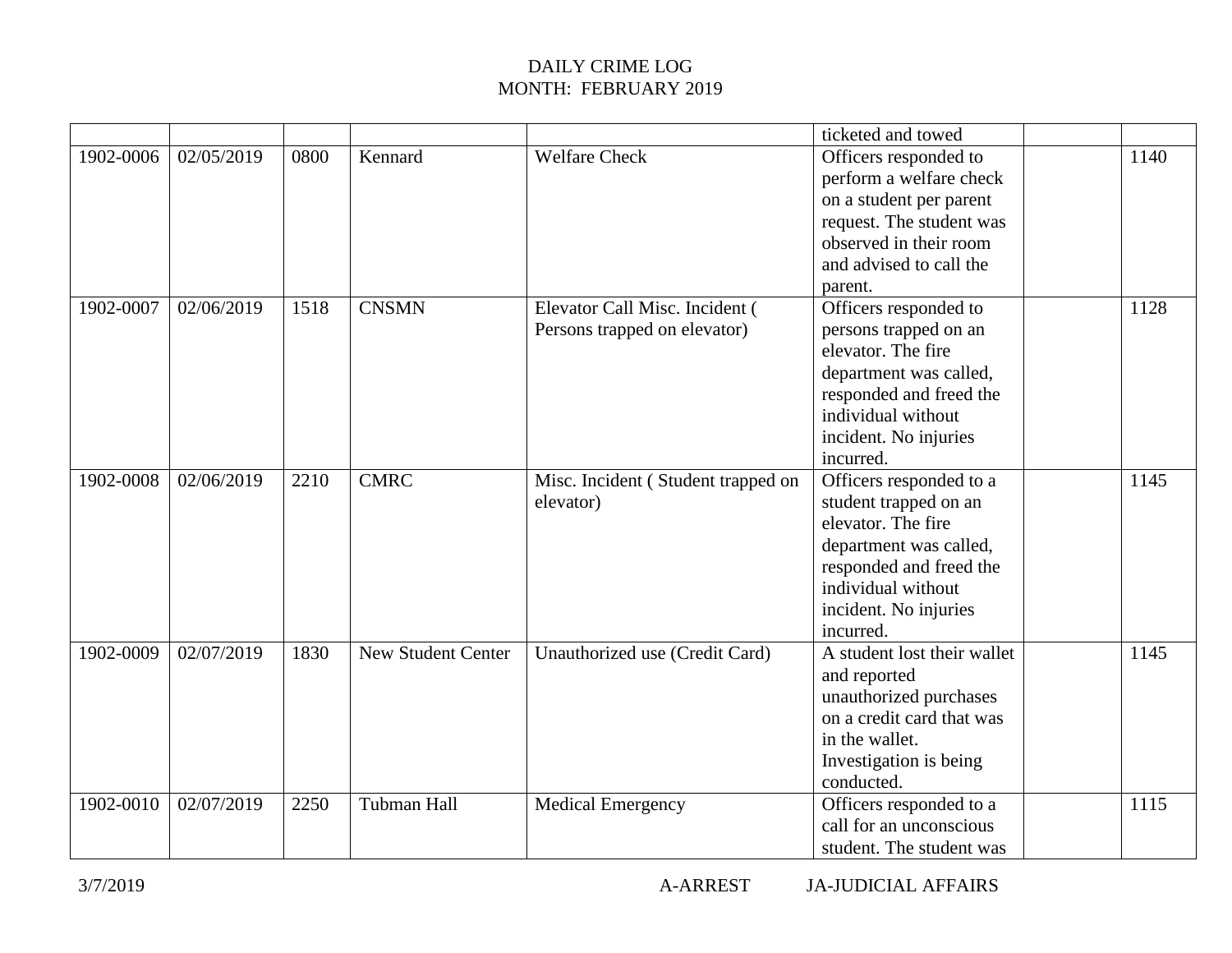| 1902-0011 | 02/07/2019 | 2345 | <b>CNSMN</b>      | Fire Alarm                               | located. Fireboard was<br>called, responded,<br>accessed the students<br>condition and transported<br>same to the hospital.<br>Officers responded to an                                                                                                                                                                                                                          |           | 1115 |
|-----------|------------|------|-------------------|------------------------------------------|----------------------------------------------------------------------------------------------------------------------------------------------------------------------------------------------------------------------------------------------------------------------------------------------------------------------------------------------------------------------------------|-----------|------|
|           |            |      |                   |                                          | alarm of fire. An interior<br>and exterior check of the<br>building was performed<br>with negative results. The<br>alarm was reset without<br>incident.                                                                                                                                                                                                                          |           |      |
| 1902-0012 | 02/08/2019 | 1356 | <b>Haley Hall</b> | Misc. Incident (Roommate dispute)        | A parent advised police<br>that a student was having<br>a dispute with a<br>roommate and requested<br>police to intervene.<br>Investigation revealed<br>one roommate has<br>asthma and was having<br>difficulty breathing due<br>to the guest of the other<br>smoking in the room.<br><b>Residential staff was</b><br>notified. Referred to the<br>Office of Student<br>Conduct. | <b>JA</b> | 1132 |
| 1902-0013 | 02/09/2019 | 0220 | <b>Haley Hall</b> | Misc. Incident. (Intoxicated<br>Student) | Officers responded to a<br>report of an intoxicated<br>student. Upon arrival<br>officers observed the<br>student to be coherent<br>Student was taken to<br>their residential dwelling                                                                                                                                                                                            | <b>JA</b> | 1143 |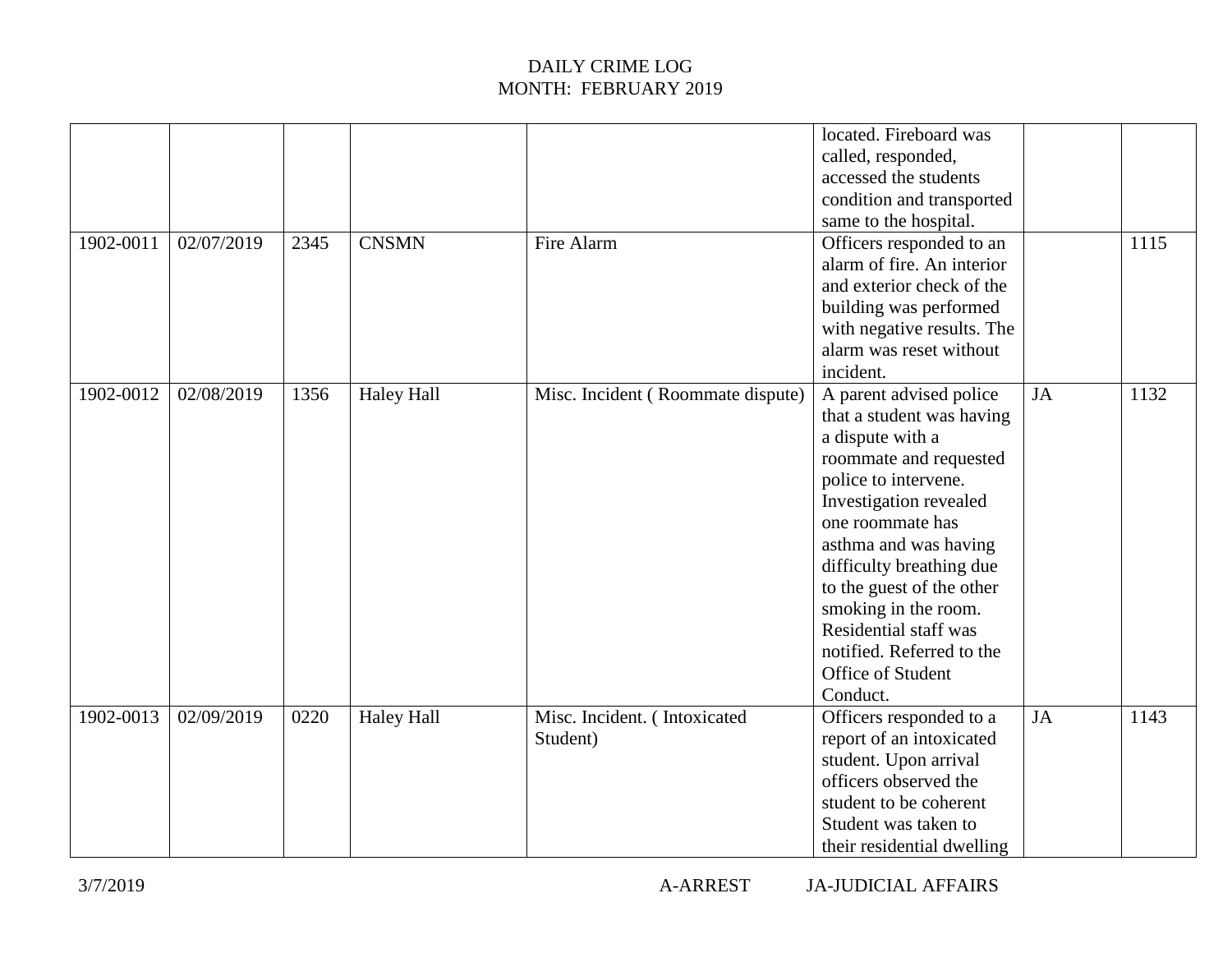|           |            |      |                     |                            | by other students.                                                                                                                                                                                                     |    |      |
|-----------|------------|------|---------------------|----------------------------|------------------------------------------------------------------------------------------------------------------------------------------------------------------------------------------------------------------------|----|------|
| 1902-0014 | 02/09/2019 | 1521 | <b>CMRC</b>         | <b>CDS</b> Complaint       | Officers responded to a<br>CDS complaint. Upon<br>arrival with RA staff the<br>officers entered the<br>dwelling and detected the<br>strong odor of CDS<br>Marijuana. Forwarded to<br>the Office of Student<br>Conduct. | JA | 1145 |
| 1902-0015 | 02/10/2019 | 1040 | <b>MLK</b>          | Miscellaneous (Water Leak) | Officers responded to a<br>call for a water leak.<br>Facilities, Johnson<br>Controls and ABM were<br>notified.                                                                                                         |    | 1140 |
| 1902-0016 | 02/10/2019 | 1128 | <b>Haley Hall</b>   | <b>Welfare Check</b>       | Officers responded to<br>perform a welfare check<br>on a student per parent<br>request. The student was<br>observed in their room<br>and advised to call the<br>parent.                                                |    | 1140 |
| 1902-0017 | 02/11/2019 | 0018 | <b>Kennard Hall</b> | <b>Medical Emergency</b>   | Officers observed an<br>ambulance on campus.<br>Investigation revealed a<br>student called 911 and<br>was being transported to<br>the hospital for profuse<br>bleeding from a previous<br>medical procedure.           |    | 1143 |
| 1902-0018 | 02/11/2019 | 1320 | McKeldin Gym        | <b>Unauthorized Use</b>    | A student lost their<br>wallet and reported to<br>police their Bowie Card<br>was utilized to make                                                                                                                      |    | 1112 |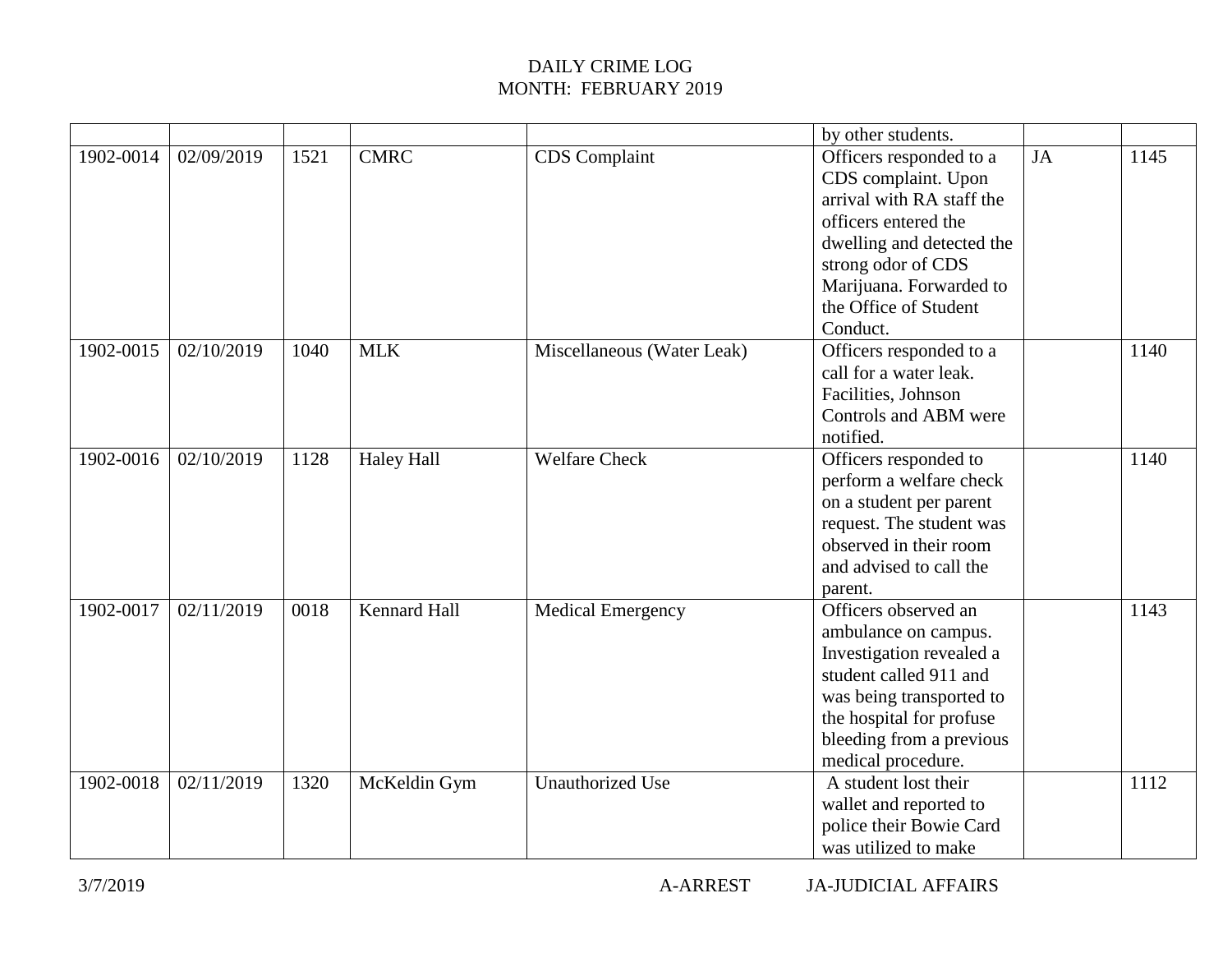|           |            |      |              |                                                            | unauthorized purchases.<br>Investigation is being<br>conducted.                                                                                                                                                                                                               |           |      |
|-----------|------------|------|--------------|------------------------------------------------------------|-------------------------------------------------------------------------------------------------------------------------------------------------------------------------------------------------------------------------------------------------------------------------------|-----------|------|
| 1902-0019 | 02/12/2019 | 1520 | <b>CMRC</b>  | Assault $-2nd$ Degree (Domestic<br>Related)                | 4(e) Officers responded<br>to a call for a fight.<br>Investigation revealed a<br>physical confrontation<br>occurred between a male<br>and female student.<br>Minor injuries were<br>incurred. The incident<br>was referred to the office<br>of student conduct.               | <b>JA</b> | 1145 |
| 1902-0020 | 02/12/2019 | 1810 | <b>CMRC</b>  | <b>Found Property</b>                                      | While observing an<br>eviction in a residence<br>hall officers observed<br>and seized suspected<br>CDS Marijuana in the<br>common area of the<br>dwelling. The same was<br>tested and placed in<br>evidence to be destroyed.<br>Referred to the Office of<br>Student Conduct. | JA        | 1128 |
| 1902-0021 | 02/12/2019 | 2250 | <b>NSC</b>   | Malicious Burning $-2nd$ Degree                            | Officers responded to a<br>call for a deck of card<br>borrowed from the<br>student center being<br>burned and extinguished<br>in the women's restroom.<br>Incident is being<br>investigated.                                                                                  |           | 1128 |
| 1902-0022 | 02/12/2019 | 2315 | McKeldin Gym | <b>Assault 2<sup>nd</sup> Degree</b> (Domestic<br>Related) | 4(e) A student reported<br>being assaulted during an                                                                                                                                                                                                                          | JA        | 1143 |

3/7/2019 A-ARREST JA-JUDICIAL AFFAIRS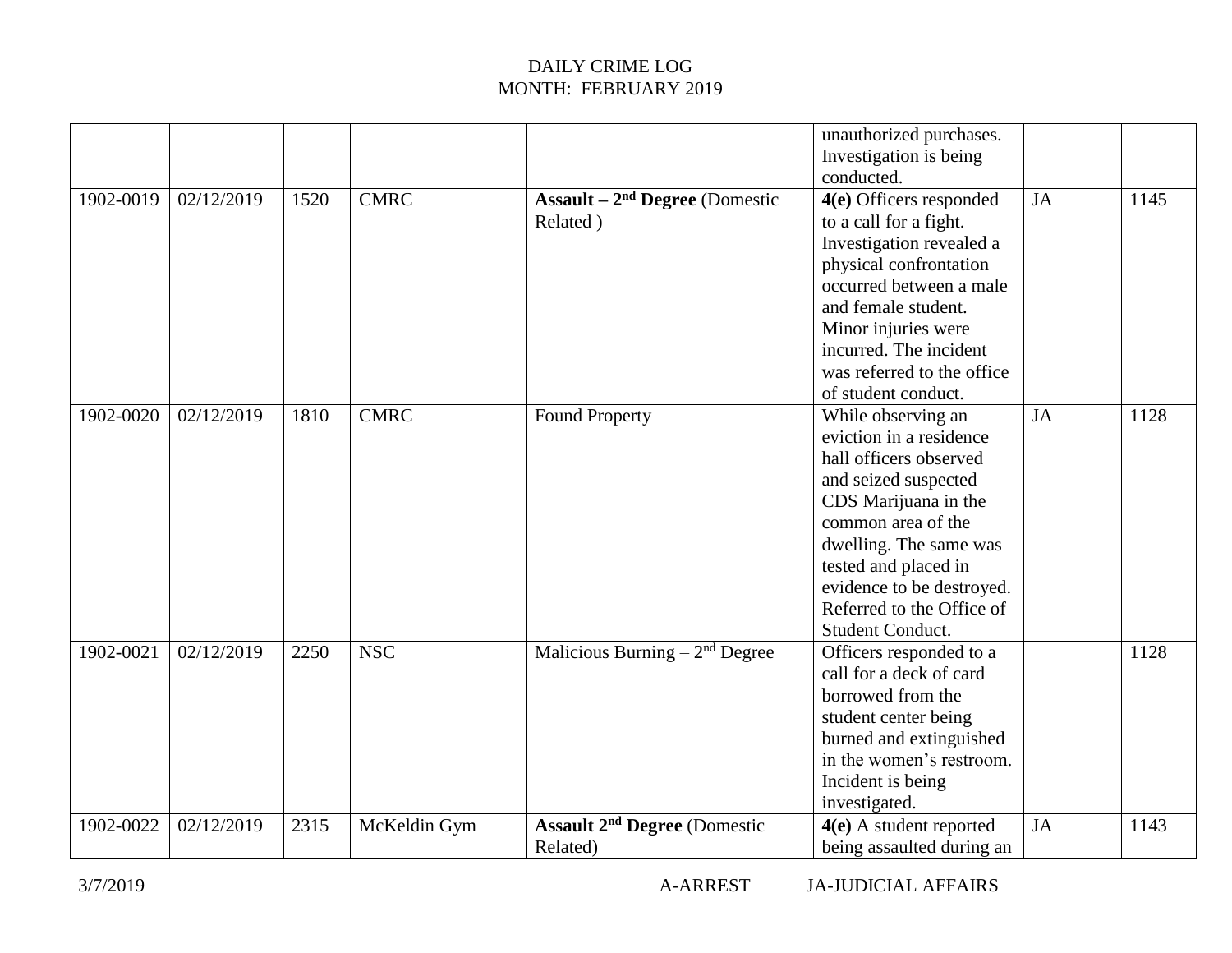|           |            |      |                           |                                                            | argument with a<br>domestic partner. No<br>injuries incurred.<br>Investigation is being<br>conducted. Referred to<br>the Office of Student<br>Conduct.            |      |
|-----------|------------|------|---------------------------|------------------------------------------------------------|-------------------------------------------------------------------------------------------------------------------------------------------------------------------|------|
| 1902-0023 | 02/13/2019 | 1230 | Lot G                     | Impound                                                    | A vehicle parked<br>illegally in a reserved<br>parking space was<br>ticketed and towed                                                                            | 1132 |
| 1902-0024 | 02/13/2019 | 1410 | Lot G                     | Impound                                                    | A vehicle parked<br>illegally in a reserved<br>parking space was<br>ticketed and towed                                                                            | 1132 |
| 1902-0025 | 02/13/2019 | 1434 | <b>Tubman Hall</b>        | <b>Welfare Check</b>                                       | Officers received a call<br>from counseling services<br>to check on the welfare<br>of a student. Student was<br>located and advised to<br>seek medical attention. | 1140 |
| 1902-0026 | 02/14/2019 | 0910 | <b>Facilities Complex</b> | Report Number issued in Error See<br><b>ACRES</b> report # | Report Number issued in<br>Error See ACRES report<br>#                                                                                                            | 1132 |
| 1902-0027 | 02/14/2019 | 1245 | Lot G                     | Impound                                                    | A vehicle parked<br>illegally in a reserved<br>parking space was<br>ticketed and towed                                                                            | 1132 |
| 1902-0028 | 02/14/2019 | 1300 | Lot G                     | Impound                                                    | A vehicle parked<br>illegally in a reserved<br>parking space was<br>ticketed and towed                                                                            | 1132 |
| 1902-0029 | 02/14/2019 | 1313 | <b>Wellness Center</b>    | <b>Medical Emergency</b>                                   | Officers responded to a<br>medical emergency. A                                                                                                                   | 1132 |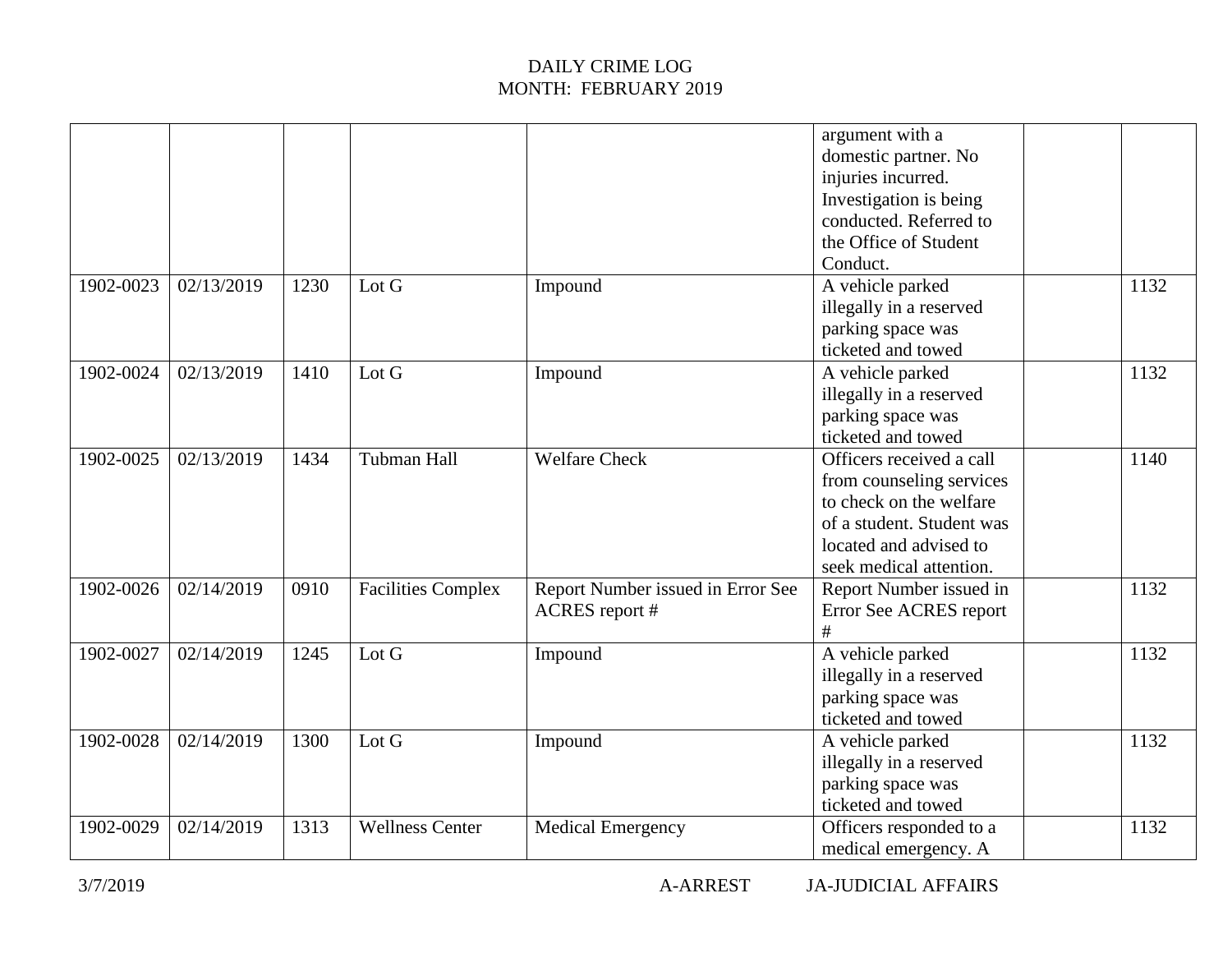|           |            |      |              |                                                                 | student was complaining<br>of discomfort and pain.<br>EMS was called and<br>transported the student to<br>the hospital.                                                                                                                                                                         |      |
|-----------|------------|------|--------------|-----------------------------------------------------------------|-------------------------------------------------------------------------------------------------------------------------------------------------------------------------------------------------------------------------------------------------------------------------------------------------|------|
| 1902-0030 | 02/14/2019 | 1450 | <b>FPAC</b>  | Misc. Incident (Injured Employee)                               | An employee reported to<br>the police that another<br>employee injured<br>themselves by cutting<br>themselves. Officers<br>responded but both<br>employees were gone on<br>arrival. Investigation<br>revealed the employee<br>left the university on<br>their own to deal with the<br>bleeding. | 1140 |
| 1902-0031 | 02/15/2019 | 1641 | Henry Circle | Hit and Run Report Number issued<br>in Error See ACRES report # | Report Number issued in<br>Error See ACRES report<br>#                                                                                                                                                                                                                                          | 1142 |
| 1902-0032 | 02/15/2019 | 1815 | <b>NSC</b>   | <b>Lost Property</b>                                            | A student reported losing<br>an iPhone charger.                                                                                                                                                                                                                                                 | 1142 |
| 1902-0033 | 02/18/2019 | 2219 | Towers       | <b>EPS</b>                                                      | Officers responded to a<br>check on the welfare call.<br>Upon arrival officers<br>determined the subject<br>was a danger to<br>themselves or others and<br>performed an Emergency<br>Petition Service for their<br>well-being.                                                                  | 1142 |
| 1902-0034 | 02/21/2019 | 1325 | Kennard      | <b>Medical Emergency</b>                                        | Officers responded to a<br>medical emergency. A<br>student was complaining                                                                                                                                                                                                                      | 1132 |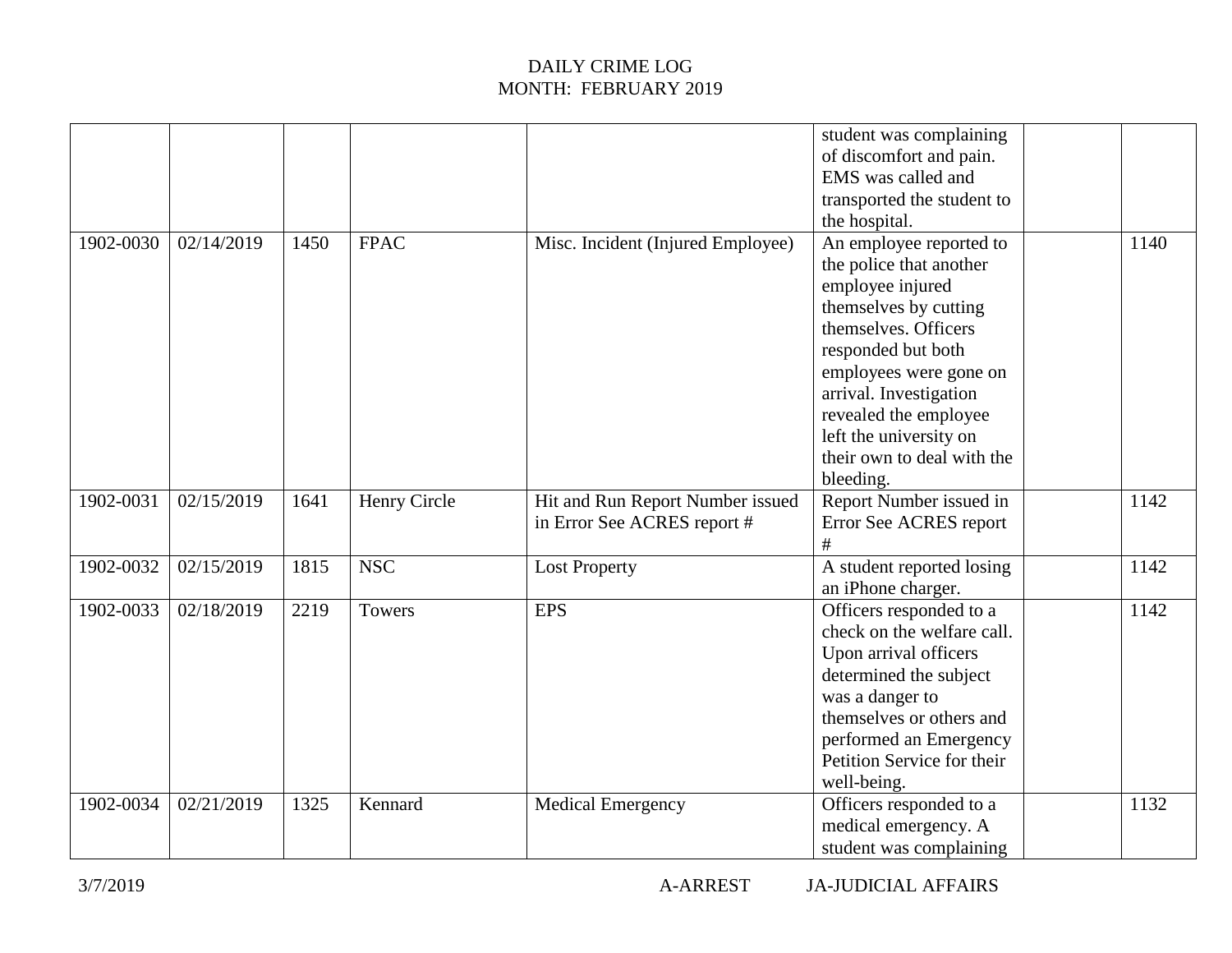|           |            |      |                   |                                      | of discomfort and pain.<br>EMS was called treated<br>the student. The student<br>refused to be transported<br>to the hospital.                                                                                                                                                 |    |      |
|-----------|------------|------|-------------------|--------------------------------------|--------------------------------------------------------------------------------------------------------------------------------------------------------------------------------------------------------------------------------------------------------------------------------|----|------|
| 1902-0035 | 02/21/2019 | 1513 | <b>MLK</b>        | Misc. Incident (Welfare Check)       | Officer responded to a<br>call for an individual who<br>wanted to harm<br>themselves. The<br>individual sought<br>counseling services and<br>upon arrival officers<br>were advised the<br>individual did not want to<br>harm themselves.                                       |    | 1128 |
| 1902-0036 | 02/21/2019 | 1927 | <b>CNSMN</b>      | <b>Assault 2<sup>nd</sup> Degree</b> | 4(e) Officers responded<br>to a call for a fight<br>outside of the Beacon<br>Room. One combatant<br>was located and<br>interviewed.<br>Investigation is being<br>conducted.                                                                                                    | JA | 1128 |
| 1902-0037 | 02/22/2019 | 1000 | <b>Haley Hall</b> | Medical Emergency                    | Officers responded to a<br>medical emergency. A<br>student was observed<br>bleeding from a cut<br>resulting from a head<br>injury while having a<br>seizure. Police provided<br>first responder services.<br>EMS was called and<br>transported the student to<br>the hospital. |    | 1143 |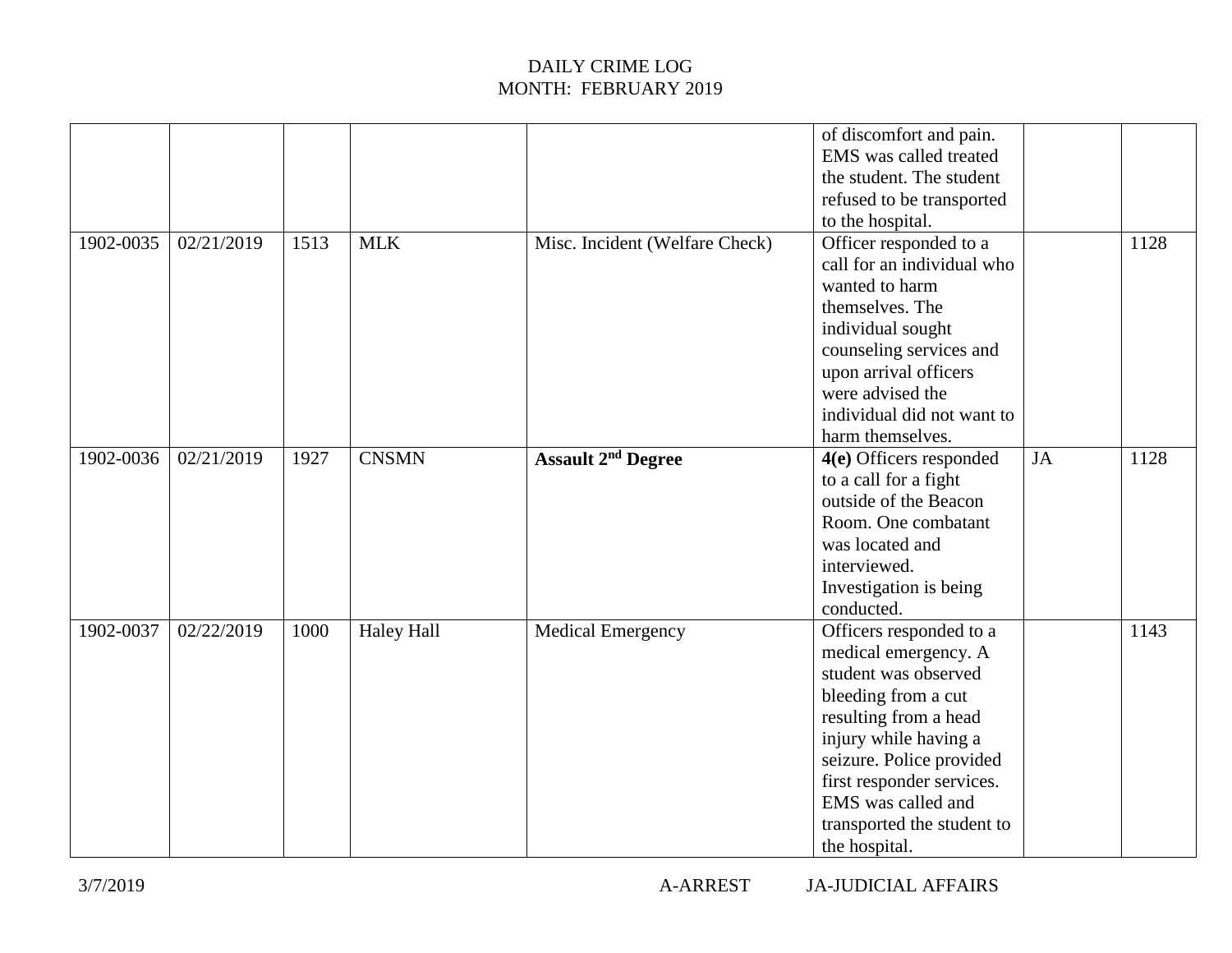| 1902-0038 | 02/22/2019 | 1923 | <b>CMRC</b> | Misc. Incident (Information)       | Officers responded for<br>trespass call. A student<br>previously banned from<br>residential halls was<br>observed inside the<br>residential halls.<br>Residential staff allowed<br>the student to stay for the<br>night.             | 1142 |
|-----------|------------|------|-------------|------------------------------------|--------------------------------------------------------------------------------------------------------------------------------------------------------------------------------------------------------------------------------------|------|
| 1902-0039 | 02/22/2019 | 1906 | <b>CMRC</b> | <b>Medical Emergency</b>           | Officers responded to a<br>call for a sick student.<br>The student reported<br>feeling sick after eating<br>at a local restaurant.<br>EMS responded and<br>treated the student. The<br>student refused transport<br>to the hospital. | 1142 |
| 1902-0040 | 02/24/2019 | 2119 | Marc Train  | Suicide (Non Campus Related)       | Officers responded to<br>assist MTA and other<br>allied police agencies<br>with a suicide which<br>occurred on the Marc<br><b>Train and Amtrak</b><br>railways adjacent to the<br>campus.                                            | 1128 |
| 1902-0041 | 02/25/2019 | 1201 | Library     | <b>Disorderly Conduct</b>          | Officers were requested<br>to assist with a disorderly<br>student. Upon arrival<br>officers were able to de-<br>escalate the occurrence<br>without incident.                                                                         | 1140 |
| 1902-0042 | 02/25/2019 | 1300 | McKeldin    | Misc. Incident (Suspicious Person) | Officers responded to a<br>walk in report for a                                                                                                                                                                                      | 1140 |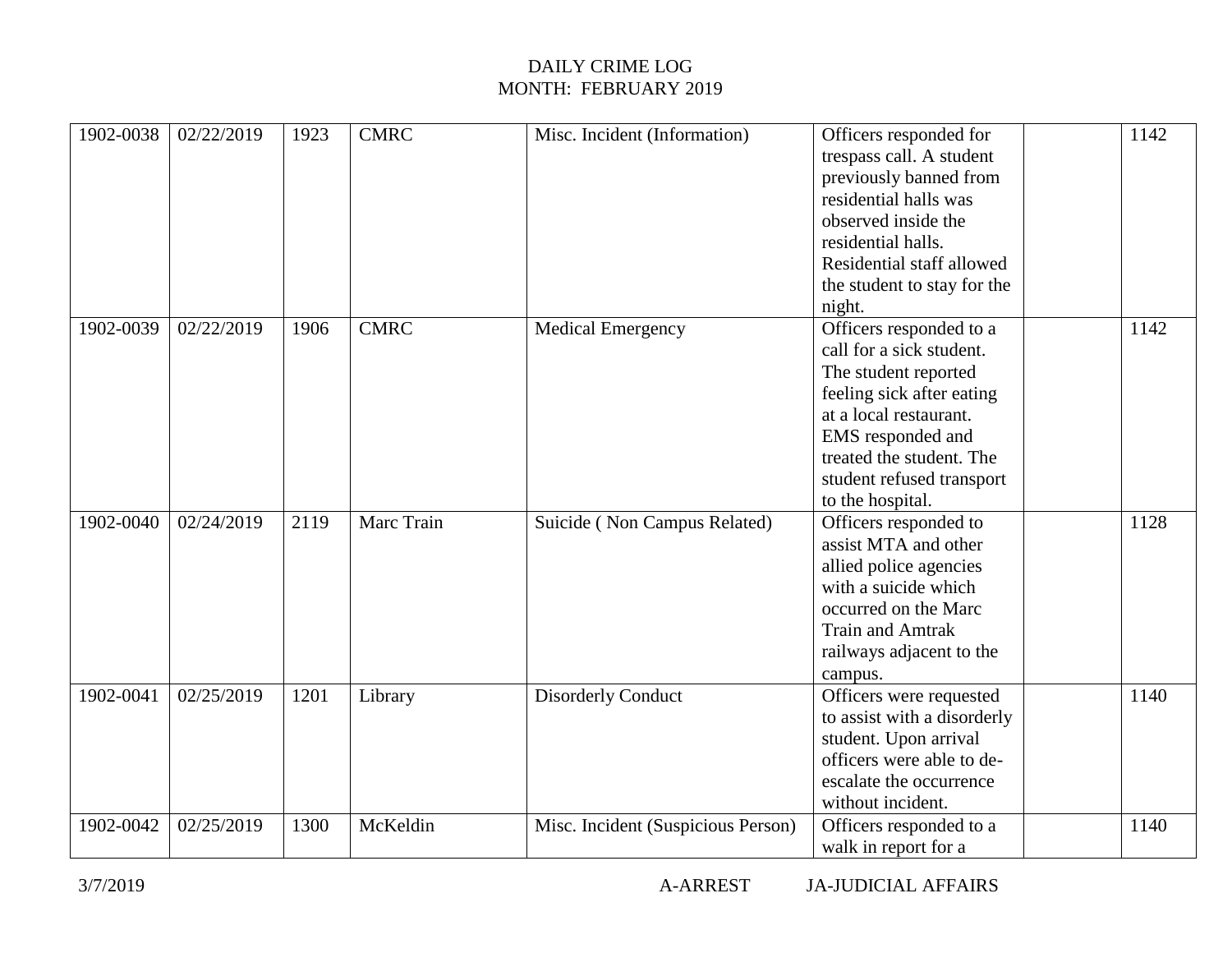|           |            |      |             |                                        | suspicious person.<br>Details were taken and a<br>report generated.<br>Investigation is being<br>conducted.                                                                                                                                                                                       |           |      |
|-----------|------------|------|-------------|----------------------------------------|---------------------------------------------------------------------------------------------------------------------------------------------------------------------------------------------------------------------------------------------------------------------------------------------------|-----------|------|
| 1902-0043 | 02/25/2019 | 2216 | Haley       | <b>CDS</b>                             | Officers responded to<br>assist residential staff<br>with students reported to<br>be smoking marijuana.<br>There was no marijuana<br>on the scene. Referred to<br>the Office of Student<br>Conduct.                                                                                               | <b>JA</b> | 1142 |
| 1902-0044 | 02/26/2019 | 1226 | <b>CMRC</b> | Misc. Incident (Suspicious<br>Burning) | Officers responded to a<br>reported fire. Upon<br>arrival they observed<br>dense smoke form a<br>burned pizza box which<br>had been removed from<br>an oven in the kitchen<br>area of one of the<br>dwellings. Maintenance<br>responded and cleaned<br>the area. EMS and Fire<br>were not called. |           | 1132 |
| 1902-0045 | 02/26/2019 | 1255 | <b>CMRC</b> | <b>CDS</b>                             | During health and<br>wellness checks,<br>residential staff observed<br>suspected marijuana in a<br>dwelling. Officers were<br>called, responded and<br>seized the same. The<br>suspected CDS tested<br>positive for marijuana.                                                                    | <b>JA</b> | 1140 |

3/7/2019 A-ARREST JA-JUDICIAL AFFAIRS